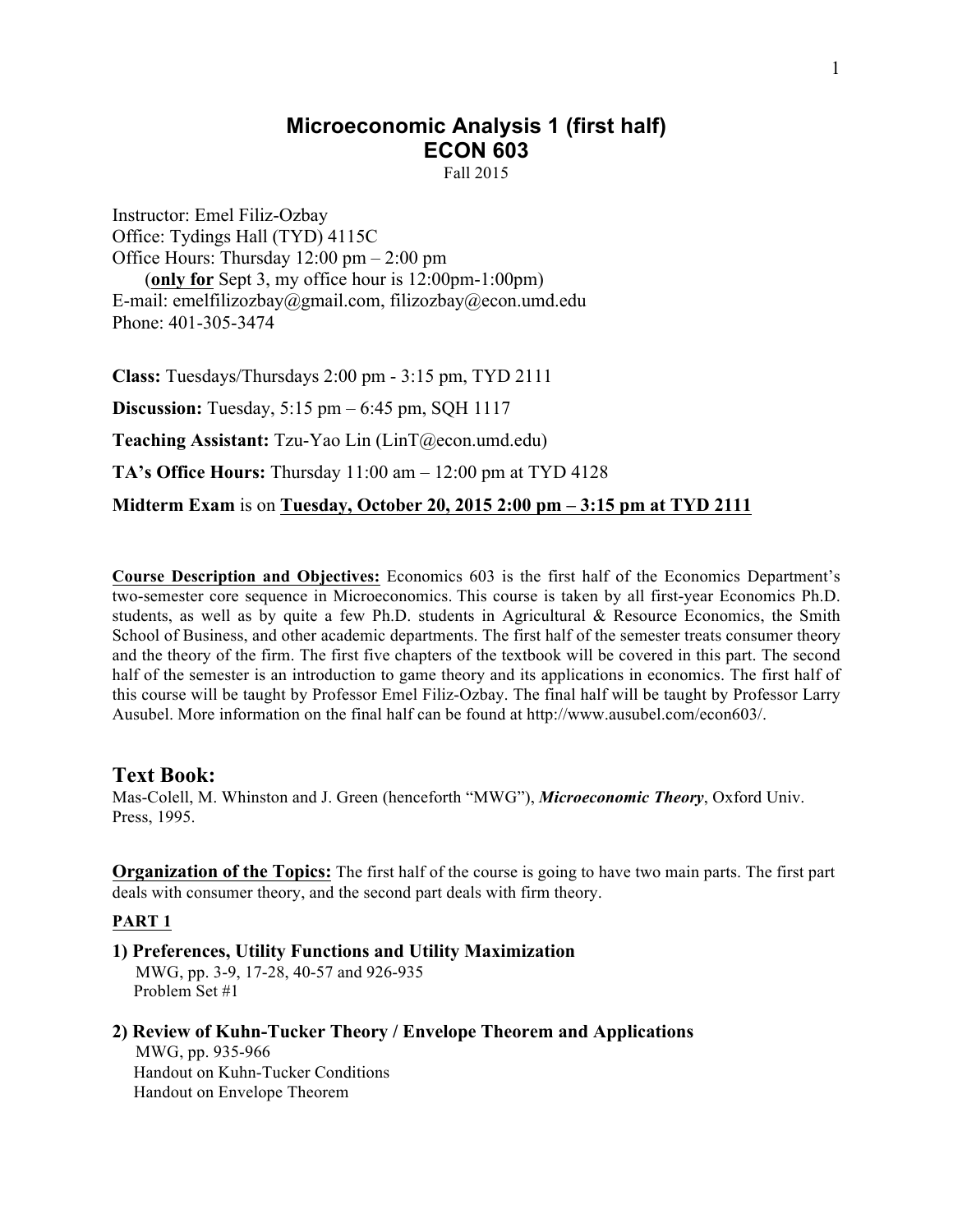# **3) Expenditure Minimization, Hicksian Demands and Slutsky Equation**

 MWG, pp. 57-75 Problem Set #2

#### **4) Integrability, Substitutes Preferences**

 MWG, pp. 75-95 Problem Set #3

**5) Welfare Evaluation, Revealed Preference and Aggregate Demand** MWG, pp. 9-14, 28-36 and 105-123 Problem Set #4

#### **PART 2**

**1) Theory of the Firm, Profit Maximization, Cost Minimization and Duality** MWG, pp. 127-160 Problem Set #5

# **2) Monopoly and Price Discrimination**

 MWG, pp. 383-387 and 488-501 Problem Set #6

**Course Website**: If you are registered for this course, you should use your directory ID and password to access https://elms.umd.edu. Copies of this syllabus, homework, lecture notes, and other relevant documents will be made available through the course website.

**Email:** The University has adopted email as the primary means of communication outside the classroom, and I will use it to inform you of important announcements.

Failure to check email, errors in forwarding email, and returned email due to "mailbox full" or "user unknown" will not excuse a student from missing announcements or deadlines.

You are encouraged to contact me by email, and I will do my best to respond within 24 hours. PLEASE include course code in the subject line, so that I can quickly distinguish your message from spam or other less important matters. PLEASE also include your name and any previous messages we've exchanged within every message you send to me.

#### **Expectations of Students:**

Your grade for the course is based upon your performance in the first and second halves of the course, i.e. Midterm and Final exams.

**Exams:** The midterm exam is scheduled for **Tuesday October 20, 2015** from 2:00 pm to 3:15 pm at TYD 2111 (usual class time). Any students having any known conflicts with the exam times should notify me immediately. If you miss the midterm exam because of illness that can be documented by a medical professional, you must inform me as soon as possible, preferably in advance of the exam, and a make-up exam will be scheduled.

The final exam for Econ 603 is anticipated to be in one of the following two time slots: Tuesday Dec. 15 at  $10:30$  am  $- 12:30$  pm; or Thursday Dec. 17 at  $10:30$  am  $- 12:30$  pm. If you will have scheduling issues with either of these two time slots, please notify Prof. Ausubel (who teaches the second half of 603) immediately.